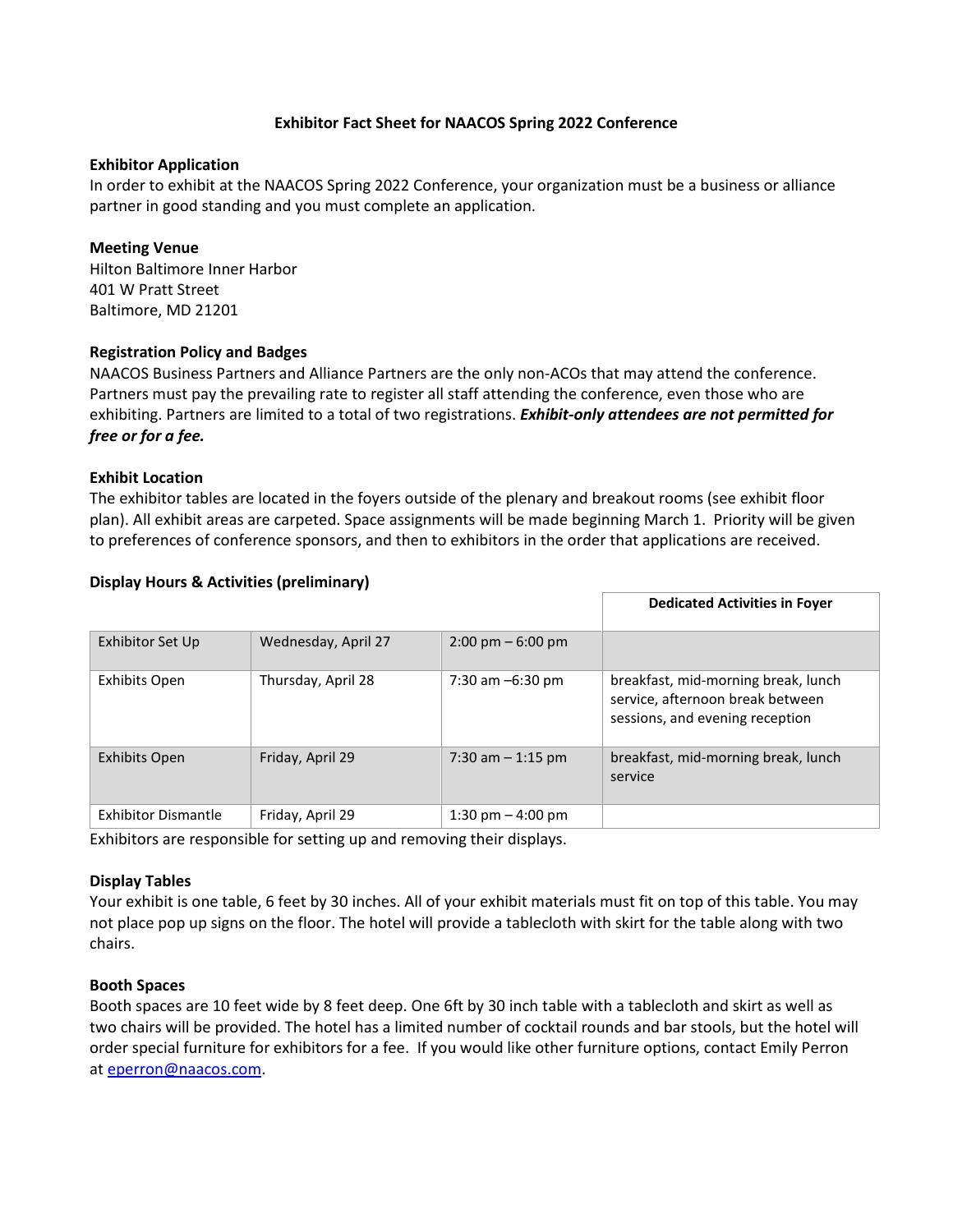# **AV, Electricity, WIFI**

Audio visual equipment can be rented from Encore for a fee. Order forms and a price guide can be found at <https://www.naacos.com/sponsorship-exhibits.> Electricity is also available through Encore for a fee. There is no guarantee that your table or booth will be located near an electrical outlet.

Conference attendees will have access to complimentary WIFI for checking email. The amount of bandwidth for this WIFI is not sufficient for streaming videos or demonstrating web-based products in the foyer. We recommend that exhibitors obtain their own WIFI connection for these purposes. WIFI can be rented through Encore using the form at the above link.

### **Give-away Policy**

Exhibitors may hold raffles and/or give away items. NAACOS does not promote these activities and will not announce the winners.

### **Lead Gen**

Lead generation is provided to all exhibiting business partners through our conference app, Whova. Exhibiting business partner attendees will receive instructions on how to use and access the lead generation one week prior to the start of the conference.

### **Attendees and Advance Registration List**

Approximately 450 health care executives from the ACO community will attend the in-person conference and another 200+ will attend virtually. You will receive a registration list 10 days prior to the conference (April 14, 2022). The list includes name, title and affiliation. NAACOS does not share email addresses. You will receive a final list with postal addresses following the conference.

#### **Exhibitor Directory**

The conference app will include a directory of exhibitors with short descriptions and website addresses. NAACOS uses the description submitted by companies when they complete the Business Partner application. These descriptions appear on our website at [https://www.naacos.com/partners/.](https://www.naacos.com/partners/) If you would like a different description included in the exhibitor directory for the conference, please send a new description (75 words max) to [eperron@naacos.com](mailto:eperron@naacos.com) by April 1.

#### **Shipping Instructions**

Packages for the hotel will be received up to a maximum of three (3) days prior to the meeting. Return shipping charges for items received outside of this window are the responsibility of the shipper.

Please include the following information when shipping:

NAACOS Spring 2022 Conference, April 27-29 Guest's Name that will be retrieving the boxes on-site Hilton Baltimore 401 West Pratt Street Baltimore, MD 21201 (\_\_\_) out of (\_\_\_) packages shipped

Package Handling Fees:

Boxes: \$10 each Cases/Displays/Trunks: \$25 each Pallets: \$500 (includes breakdown of pallet and movement of boxes)